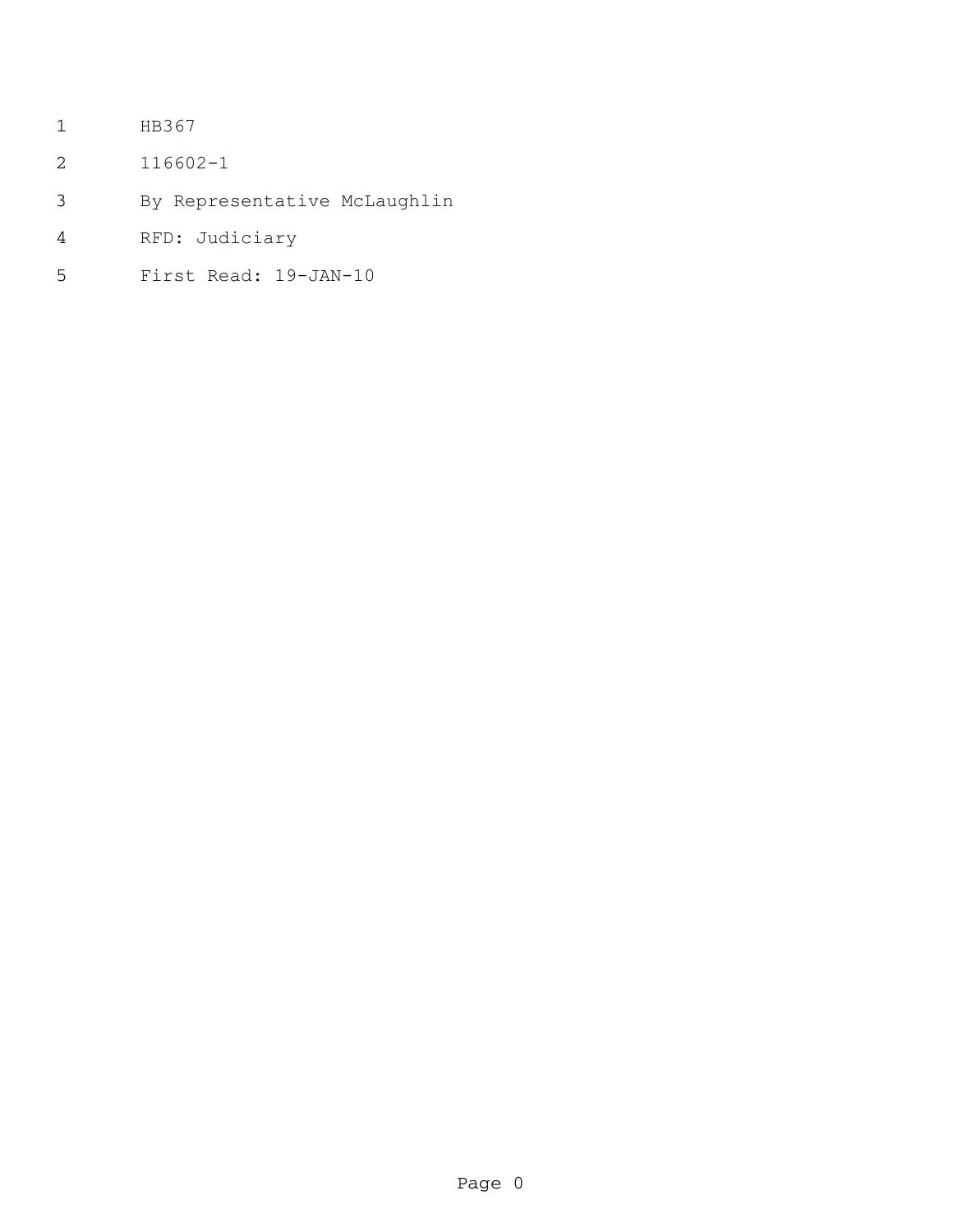116602-1:n:01/19/2010:KBH/th LRS2010-360 SYNOPSIS: Existing law provides a list of persons who may serve as authorizing agents for funerals to decide the final disposition of the human remains of a deceased person. This bill would provide first priority to a person designated on a Department of Defense Record of Emergency Data form completed by persons serving on active duty in any branch of the United States Armed Forces, the United States Reserve Forces, or the National Guard. A BILL 20 TO BE ENTITLED 21 AN ACT To amend Section 34-13-11 of the Code of Alabama 1975, relating to funerals and the priority of persons authorized to serve as the authorizing agent for the human remains of a decedent; to provide priority to a person designated on a Department of Defense Record of Emergency Data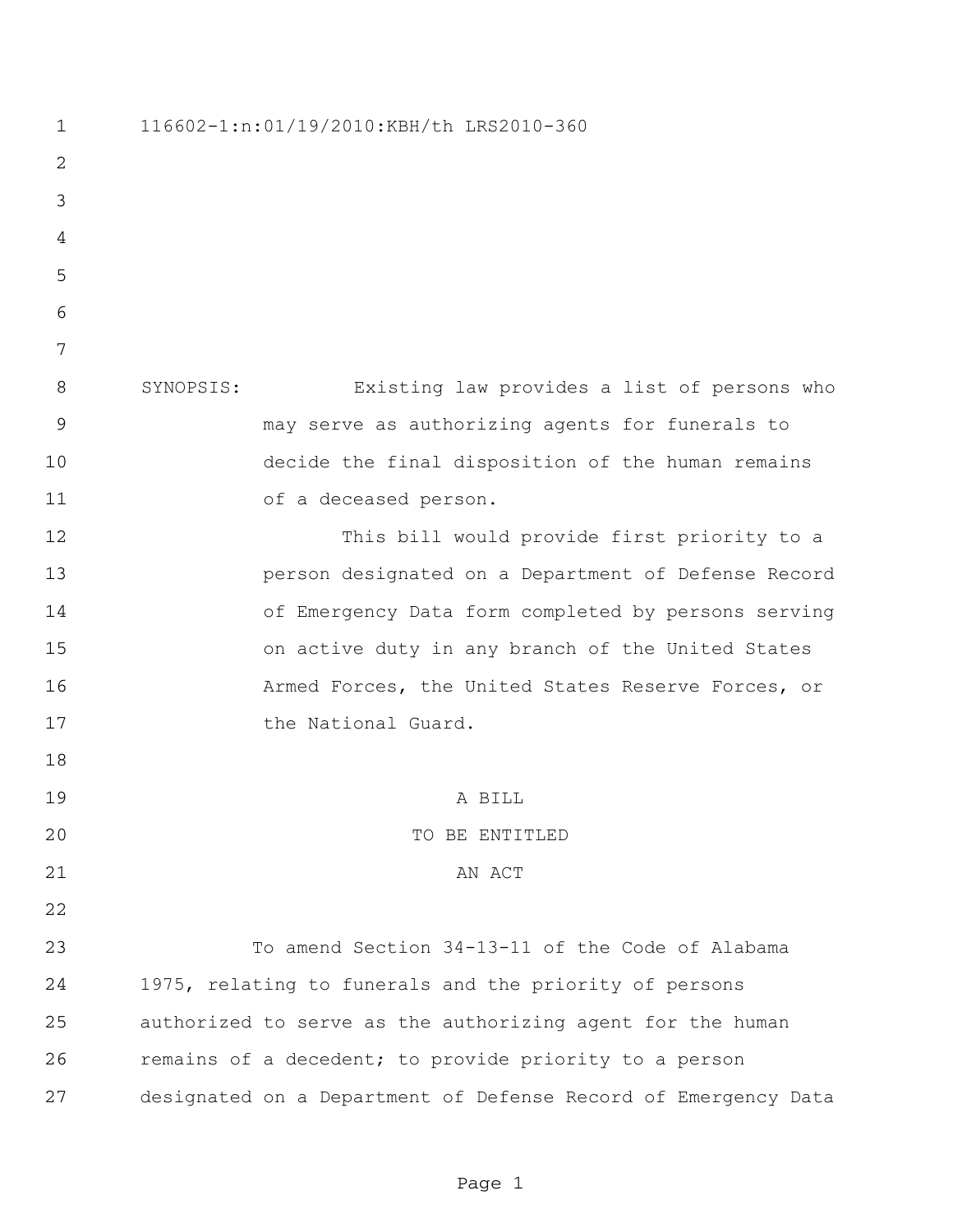form completed by persons serving on active duty in any branch of the United States Armed Forces, the United States Reserve Forces, or the National Guard. BE IT ENACTED BY THE LEGISLATURE OF ALABAMA: Section 1. Section 34-13-11 of the Code of Alabama 1975, is amended to read as follows: "§34-13-11. "The following persons, in the priority listed herein, may serve as an authorizing agent:  $\frac{1}{1}$  The person designated by the decedent as authorized to direct disposition pursuant to Public Law No. 109-163, Section 564, as listed on the decedent's United States Department of Defense Record of Emergency Data, DD Form 93, or its successor form, if the decedent died while serving on active duty in any branch of the United States Armed Forces, United States Reserve Forces, or National Guard.  $\sqrt{(1)(2)}$  The decedent's spouse at the time of the decedent's death.  $\sqrt{(2+(3))}$  The decedent's surviving children. If there is more than one child who qualifies as an authorizing agent, any such child may serve as the authorizing agent except, in the case of a cremation, such child must submit by affidavit the consent of all other surviving children to serve as authorizing agent. If any surviving child is unable to be notified of a pending cremation, the remaining children may select the authorizing agent by submission of legal documentation of the inability to notify the absent child or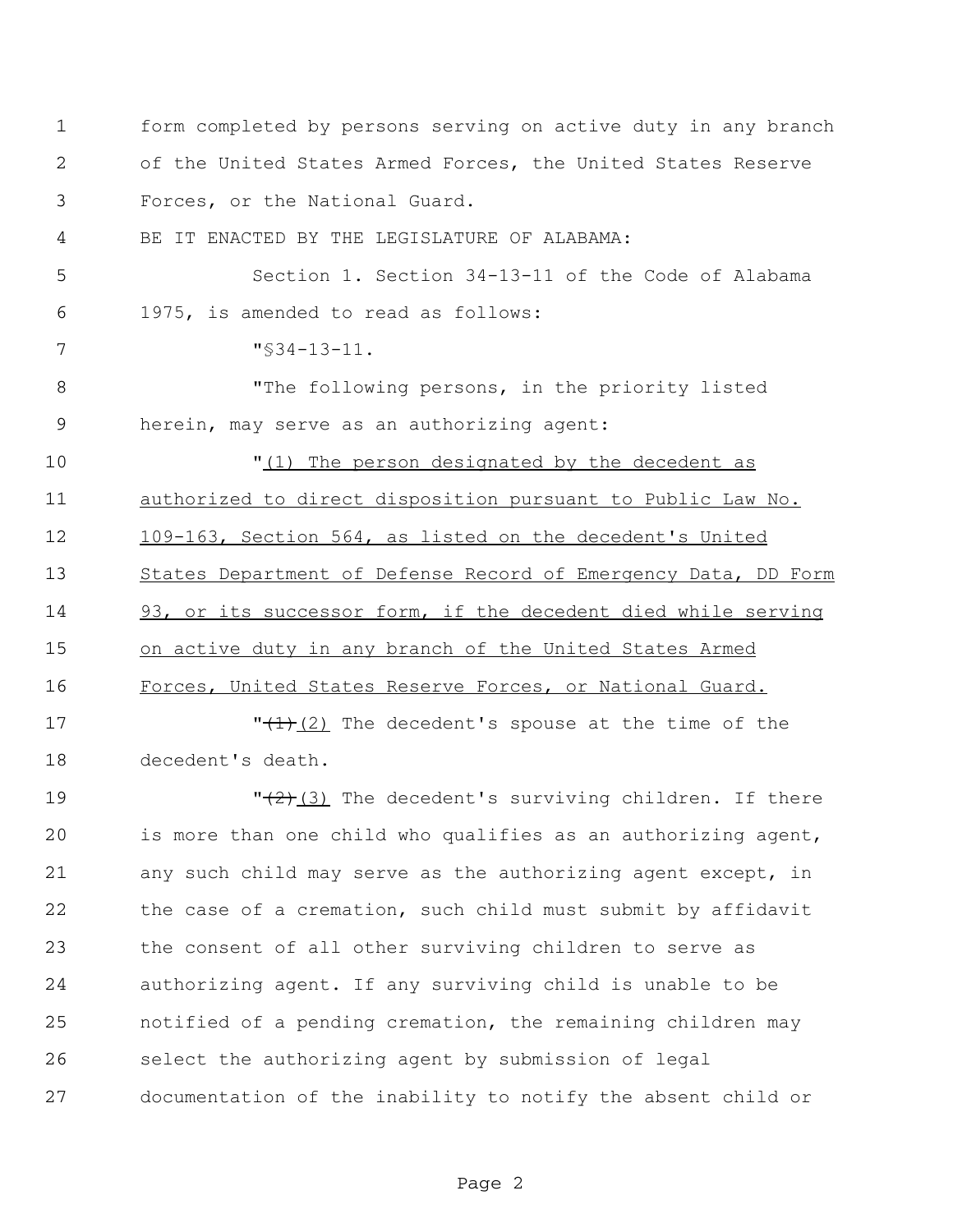children. If the funeral director receives written objection to such cremation from any child before cremation, no cremation shall be performed except upon the written withdrawal of the objection or upon the order of a court of competent jurisdiction.

 $\sqrt{3}$  (4) The decedent's surviving parents. If the decedent is survived by two parents, either parent may serve 8 as the authorizing agent except, in the case of a cremation, such parent must submit by affidavit the consent of the other surviving parent to serve as authorizing agent. If the other surviving parent is unable to be notified of a pending cremation, a parent may serve as the authorizing agent by submission of legal documentation of the inability to notify 14 the absent parent. If the funeral director receives written objection to such cremation from either parent before cremation, no cremation shall be performed except upon the written withdrawal of the objection or upon the order of a court of competent jurisdiction.

19 The decedent's surviving siblings. If there is more than one sibling who qualifies as an authorizing agent, any sibling may serve as the authorizing agent except, in the case of a cremation, such sibling must submit by affidavit the consent of all other surviving siblings to serve as authorizing agent. If any surviving sibling is unable to be notified of a pending cremation, the remaining siblings may select the authorizing agent by submission of legal documentation of the inability to notify the absent sibling or

Page 3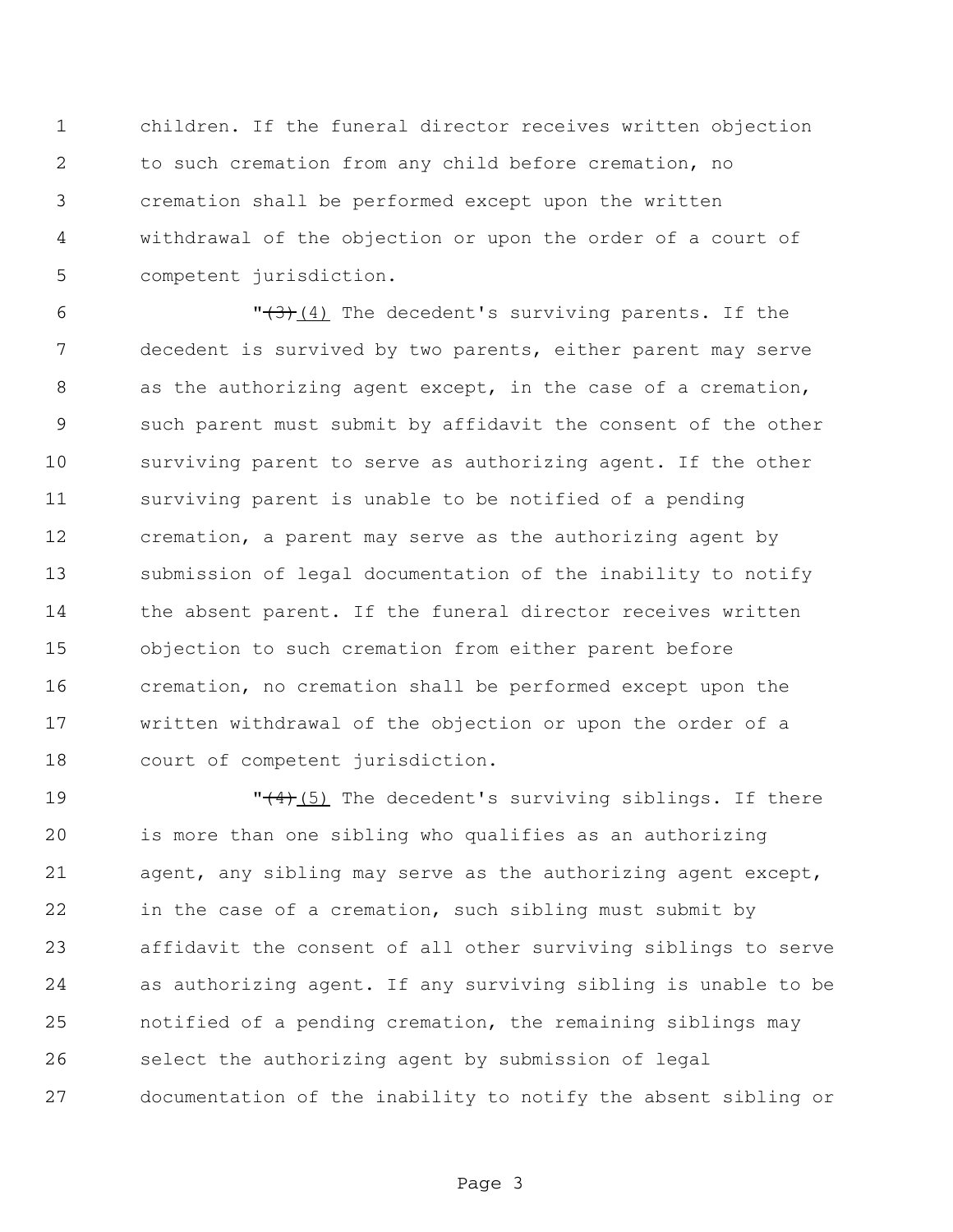siblings. If the funeral director receives written objection to such cremation from any sibling before cremation, no cremation shall be performed except upon the written withdrawal of the objection or upon the order of a court of competent jurisdiction.

6 "(5)(6) Any person acting on the decedent's signed written instructions regarding final disposition contained in a preneed funeral contract and, in the case of cremation, a cremation authorization form signed by the decedent.

 $\sqrt{6}$  (7) Any person serving as executor or legal representative of a decedent's estate and acting on the decedent's signed, written instructions contained in a will or other writing, regardless of whether the will has been probated.

15  $''(\frac{7}{2})$  The person in the next degree of kinship under the laws of descent and distribution to inherit the decedent's estate. If there is more than one person of the 18 same degree, any such person may serve as the authorizing agent.

 $\sqrt{8}$  (9) In the case of indigents or any other individuals whose final disposition is the responsibility of the state or any of its subdivisions or agencies, a public administrator, medical examiner, coroner, or any other public official charged with arranging the final disposition shall serve as the authorizing agent in the absence or refusal of 26 any person described in subdivisions  $\frac{1}{(1)}$   $\frac{1}{(2)}$  to  $\frac{1}{(7)}$   $\frac{1}{(8)}$ , inclusive.

Page 4